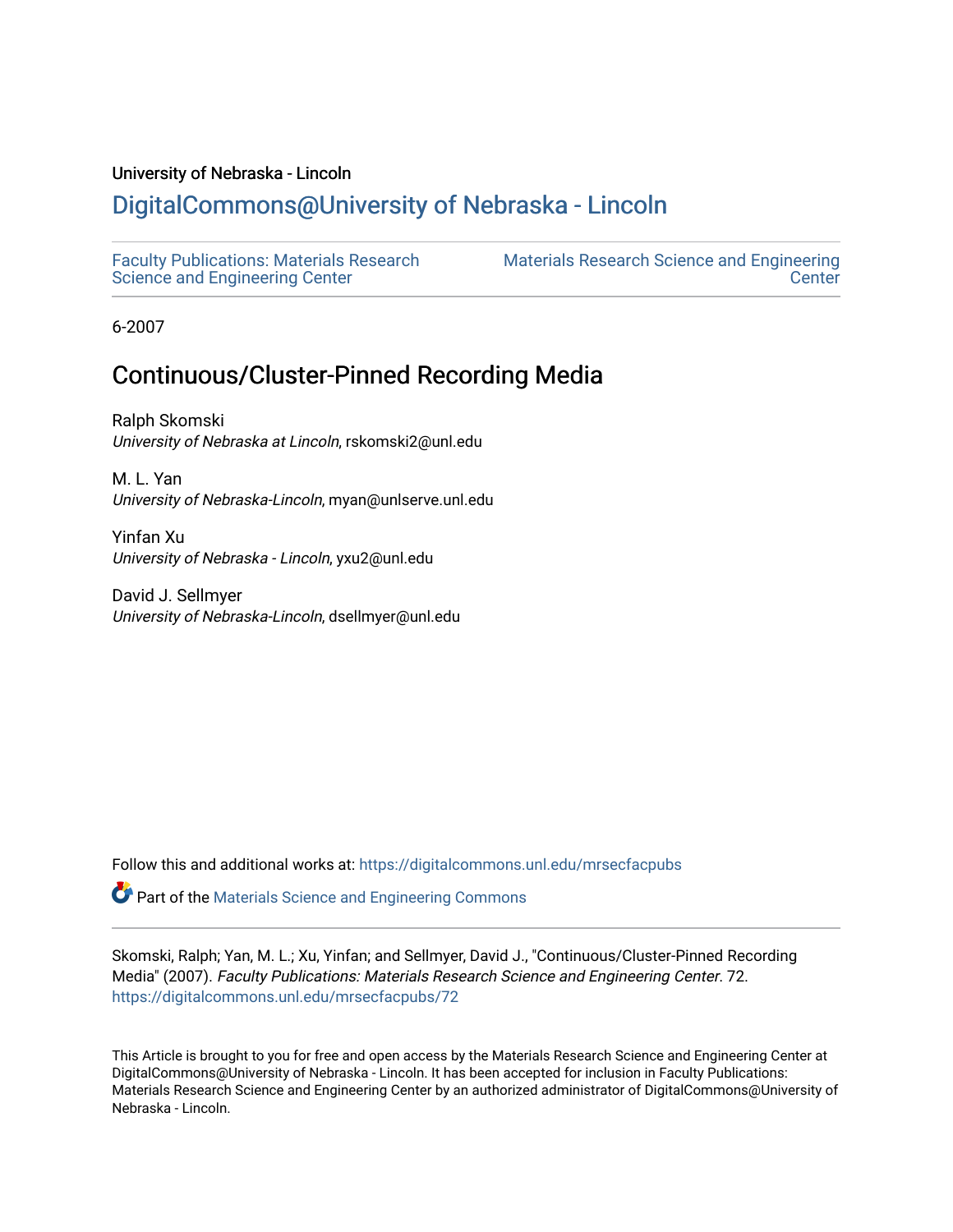## **Continuous/Cluster-Pinned Recording Media**

Ralph Skomski, M. L. Yan, Y. F. Xu, and David J. Sellmyer

## Department of Physics and Astronomy and the Nebraska Center for Materials and Nanoscience, University of Nebraska, Lincoln, NE 68588-0113 USA

**We propose and theoretically investigate a new class of nanostructured magnetic recording films, cluster-pinned recording media. The films consist of magnetic clusters exchange coupled to a continuous hard layer with perpendicular anisotropy and low coercivity. Our calculations yield the coercivity and the cross-track correlation length as a function of film thickness and pinning density and strength. The mechanism is very similar to the Gaunt–Friedel pinning in bulk magnets, which differs from ordinary strong pinning by the selfconsistent dependence of wall curvature and coercivity on defect concentration. The main difference is the exponent for the coercivity as a function of the pinning strength, which is equal to 2 in the bulk but equal to 3/2 in thin films. The pinning strength is estimated for various regimes, and it is shown that the diminished domain-wall curvature reduces jitter.**

*Index Terms—***Coercivity, domain-wall pinning, magnetic recording.**

### I. INTRODUCTION

**RECENTLY**, coupled granular and continuous (CGC) thin films [1], [2] and percolating particulate magnets [3] have been proposed as recording media. It has been argued that the thermal stability of CGC media is better than that of decoupled granular media [1] and bit transitions in CGC media may be positively affected [4]. However, the determination and control of jitter in pinning-type magnets is a nontrivial issue. This refers not only to the vicinity of the percolation threshold, where the percolating backbone causes the correlation length (jitter) to diverge [5], [6]. Away from the percolation threshold, interaction domains [7], and cooperative effects, introduced by exchange coupled grains, are well known to reduce the coercivity while smoothing bit transitions (zigzag boundaries) and enhancing the slope of the hysteresis loop [8]–[12].

Our cluster-pinned recording media (CPRM) consist of a nearly defect-free continuous thin film with high perpendicular anisotropy, exchange coupled to an adjacent layer of nanoscale high-anisotropy clusters. This system is different from the previously considered CGC media. The small number of defects leads to easy nucleation and domain-wall motion in the continuous film, accompanied by a low coercivity. However, the clusters act as pinning centers and control—together with the thickness  $t$  and anisotropy  $K_1$  of the continuous layer—the coercivity, jitter, and other properties of the medium. Fig. 1 compares (a) ordinary strong-pinning media with (b) the present structures. Like soft-magnetic nanostructures [13], the present material is characterized by correlation lengths  $\xi$  larger than interparticle distance  $L$ . However, unlike the weak pinning in soft-magnetic materials, the present pinning is strong, and the domain wall remains narrow due to the presence of the highly anisotropic continuous layer.

This paper focuses on the coercivity and cross-track correlation length, which reflect the pinning strength of the cluster and the thickness of the continuous layer. An important issue throughout the paper is the distinction between ordinary strong pinning, or Kersten pinning, and Gaunt–Friedel pinning. We



Fig. 1. Pinning-type recording media: (a) ordinary strong or Kersten pinning and (b) Gaunt–Friedel pinning, as considered in this paper.

will see that the latter improves the jitter by reducing the domain-wall curvature.

## II. STRONG PINNING MECHANISMS

This paper involves *strong* domain-wall pinning, defined as discrete Barkhausen jumps between individual pinning centers. By comparison, weak pinning means that the simultaneous involvement of many defects. Weak pinning is usually accompanied by small coercivities and large (submicron) length scales [13] and therefore not suitable for high-density recording. There are various types of strong pinning, blending into magnetization reversal in ensembles of weakly interacting Stoner–Wohlfarth particles [12]. Here, we consider moderate to strong interactions, mediated by the continuous thin film.

Ordinary strong pinning, or *Kersten pinning*, is based on the competition between the pinning force  $p = dE_{\text{wall}}/dx$  and the the Zeeman force  $2\mu_0 M_s H dV/dx$  [14], [15]. In thin films, the coercivity is given by

$$
H_o = p/\mu_o MLt \tag{1}
$$

where  $L$  is the average distance between pinning centers. We note that the coercivity (the pinning field) is proportional to the pinning force  $p$ , as one might expect on intuitive grounds.

Between pinning centers, the domain walls are curved, with inverse curvature radii  $\kappa = \mu_0 M_s H / \gamma$  (bulk) and  $\kappa = 2\mu_0 M_s H/\gamma$  (thin films). However, the coercivity is independent of the curvature, and the lateral correlation length (or cross-track correlation length)  $\xi$  is essentially equal to the

Digital Object Identifier 10.1109/TMAG.2007.892866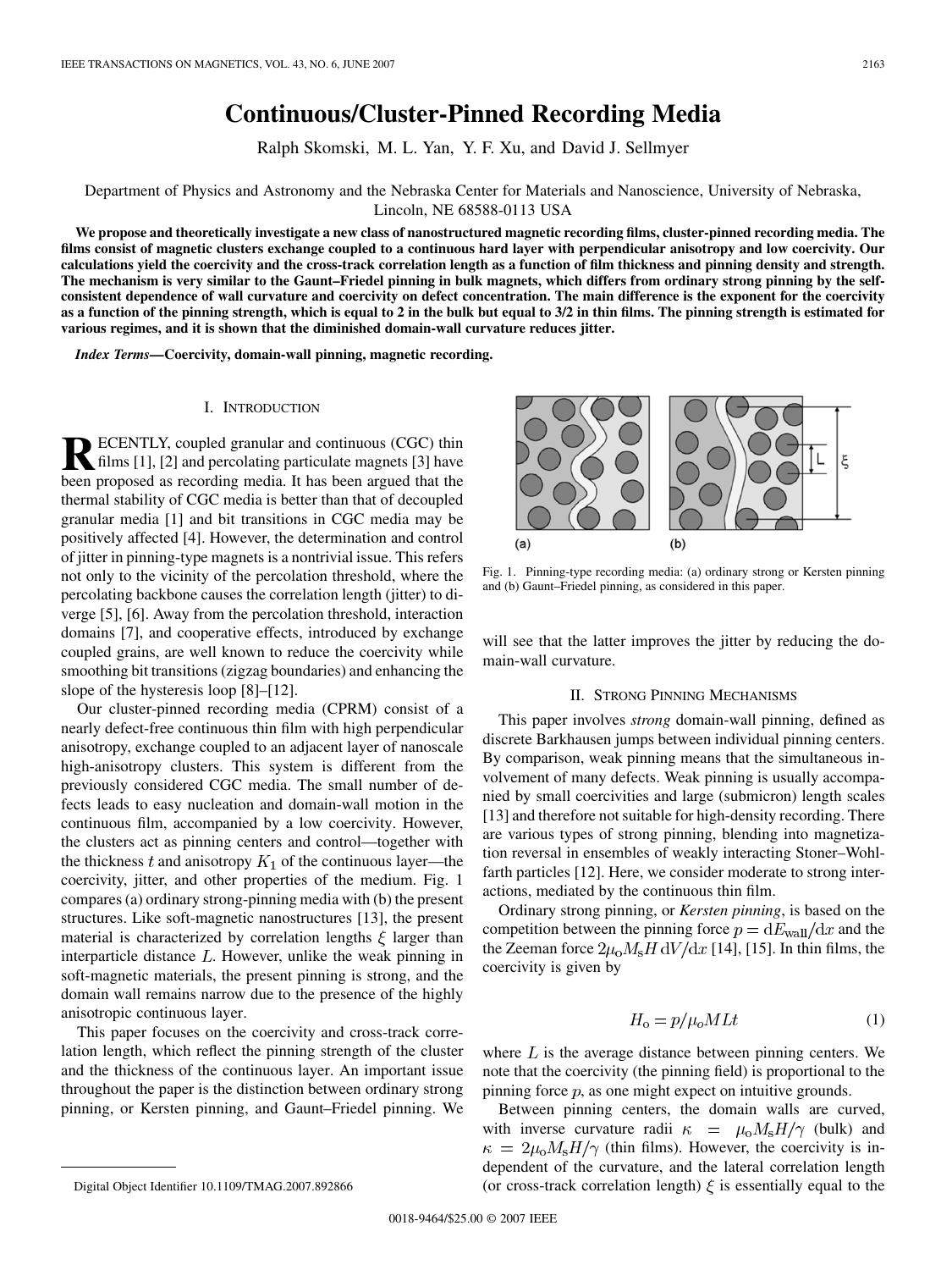

Fig. 2. Pinning and Barkhausen volume: (a) Kersten pinning and (b) Gaunt–Friedel pinning. In (a), the Barkhausen volume (gray area) is proportional to  $L^3$  (bulk) or  $L^2t$  (thin films), whereas in (b), the Barkhausen jump distance  $\Delta x$  must be determined selfconsistently.

average distance  $L$  between pinning centers. This is the reason for the zigzag domain walls between interaction domains.

As noted in the context of bulk magnets [16], the Kersten scenario is unrealistic for small domain-wall curvatures, Fig. 1(b). The theory, developed by *Gaunt*, is analogous to an earlier treatment of mechanical dislocations by Friedel [16] and has been used, for example, to discuss domain-wall pinning in permanent magnets [17].

Fig. 2 shows the idea behind the Gaunt–Friedel pinning. Since it is a *strong* pinning mechanism, the magnet volume per jump (Barkhausen volume) is given by the density of pinning centers. In the mechanical analogy, this is Friedel's steady-state criterion [16]. The bulk calculation takes into account that  $\Delta x \xi^2 = L^3$ , which links the unknown domain-wall curvature (or  $\Delta x$ ) to the defect density  $1/L^3$ . The calculation shows that the coercivity is *quadratic* in the pinning strength  $p, H_c \sim p^2$ . This counterintuitive result reflects the influence of the domain-wall curvature.

In *two dimensions*, the selfconsistent determination of the domain-wall curvature from the average distance between pinning sites involves the volumes  $L^2t$  and  $\Delta x \xi t$ , and the expression for the pinning field (coercivity) changes to

$$
H_{\rm c} = H_{\rm o} \sqrt{\frac{p}{6t\gamma}}
$$
 (2)

where  $\gamma \approx 4 (AK_1)^{1/2}$  is the domain-wall energy of the continuous film. Since  $H_o \sim p$ , the coercivity scales as  $p^{3/2}$ , as compared to the  $p^2$  dependence in the bulk. Equation (2) shows that large domain-wall energies reduce the coercivity. This is because the large domain-wall energies reduce the domain-wall curvature. This effect can be compensated by reducing the film thickness, providing an elegant tool to tune the effective interaction between the clusters and the magnetic properties of the CPRM.

## III. DOMAIN-WALL CURVATURE, JITTER, AND PINNING FORCE

The cross-track correlation length  $\xi$  is obtained from the domain-wall curvature (Fig. 1), whose determination in analogous to the bulk case. For thin films

$$
\xi = L \sqrt{\frac{6t\gamma}{p}}.\tag{3}
$$



Fig. 3. (Solid line) Coercivity and (dashed line) correlation length as a function of film thickness.

Equations (2)–(3) are valid for  $p < 6t\gamma$ , that is, when the film thickness exceeds some critical value of order  $p/6\gamma$ . In very thin films, the domain wall are strongly curved and may even wrap around the clusters (Section II-D).

The jitter  $\sigma_J$ , defined as the bit-length fluctuation due to crosstrack fluctuations at the bit transition [18], is a simple function of  $\xi$ 

$$
\sigma_{\rm J} = L^2 / (\xi W)^{1/2}.
$$
 (4)

Here, W is the track width. This means that the jitter *decreases* with increasing cross-track correlation length. Note that (4) differs from the well-known granular-media expression  $\sigma_J = L(\xi/W)^{1/2}$ , which predicts an increase of the jitter with  $\xi$  (grain-size enhancement). In the present system, any increase in  $\xi$  is accompanied by a strong reduction of the domain-wall curvature (Fig. 1), and this reduction overcompensates the direct effect of  $\xi$  on  $\sigma_J$ . From (3)–(4), we obtain  $\sigma_J \sim (H_c)^{1/2}$ . Fig. 3 shows the correlation length and the coercivity as a function of the film thickness.

The *pinning force p* entering the above equations has the dimension of a mechanical force. It depends on the particle diameter  $D$ , particle height  $h$ , film thickness  $t$ , and domain-wall energy  $\gamma$  but does *not* depend on the density  $(1/L^2)$  of the pinning sites. In practice, the pinning force is therefore be controlled by the dimensions and magnetic properties of the pinning particles. Fig. 4 shows several basic scenarios. In (a), the domain wall goes through the pinning particle and  $p \approx \gamma h$ . However, the wall in the particle costs domain wall energy, and for thin films the wall may wrap around the particle (b) and  $p \approx \gamma t$ . In (c), the wall is located below the particle and, aside from magnetostatic corrections,  $p \approx \gamma D$ . This scenario occur for tall particles (large  $h/D$ ) deposited onto relatively thick films. For any parameter combination, the physically realized mechanism is determined by the lowest pinning field. When the domain-wall energy is different for particles and continuous thin film, then the basic picture survives but the transitions between Fig.  $4(a)$ –(c) shift.